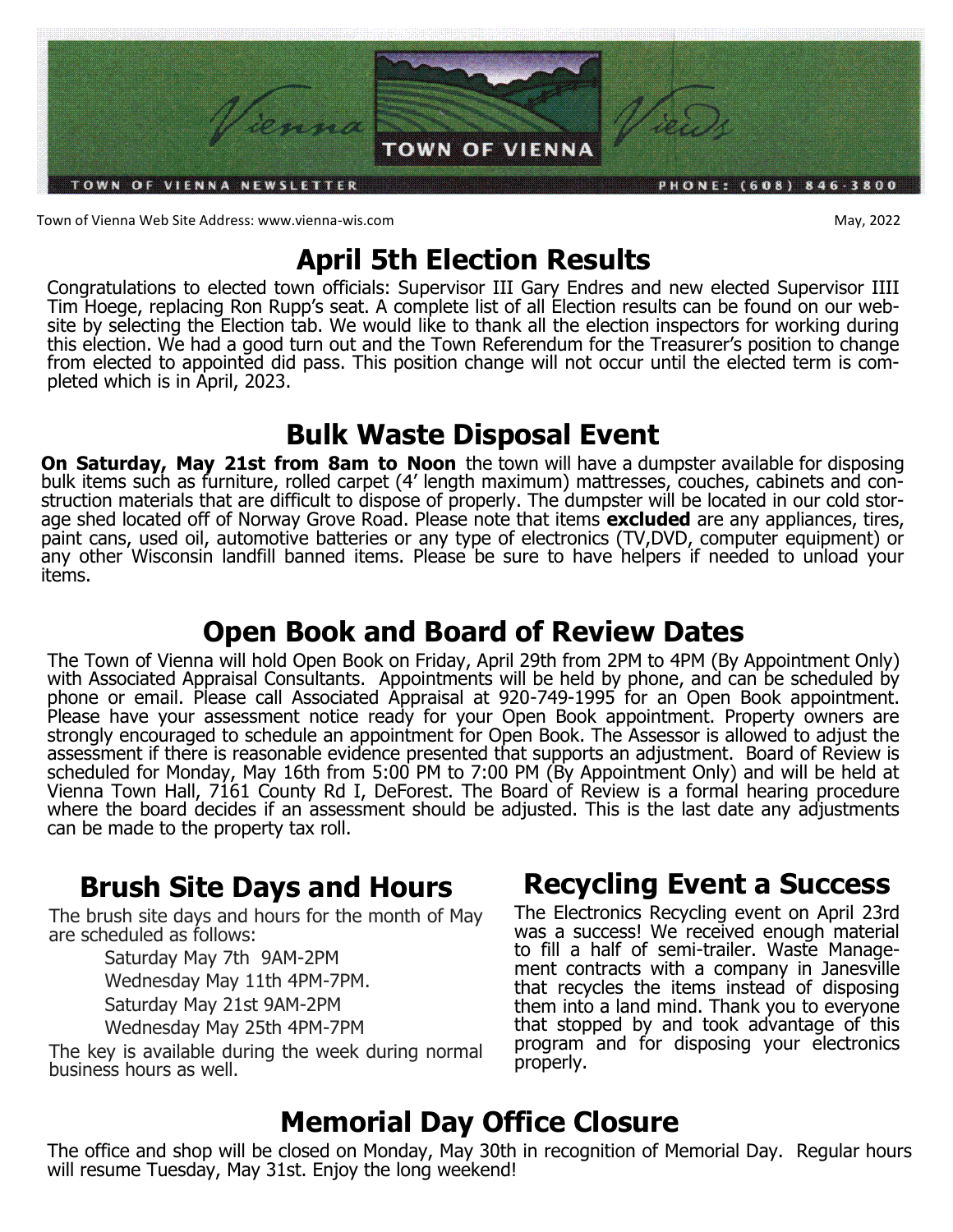# **Town of Vienna Board Minutes April 4, 2022**

The regular meeting was called to order on Monday, April 4, 2022 at 7:00pm by Chair Jerry Marx. Supervisors Gary Endres, Sherri Meinholz, Ron Rupp, Steve Ruegsegger, Public Works Scott Benson and Bill Newman were present. Also present was Resident Dakota Cable, Tim Hoege and Clerk Kathy Clark.

### **Pledge of Allegiance was recited**

#### **Public Comment:** None

**Approval of Minutes:** Motion by Ruegsegger, second by Rupp to approve the minutes for the March 21, 2022 town board meeting. Motion carried (5-0).

**Discussion and possible action on Pledge amount at Bank:** Clark informed the board that DMB had reached out to see if the town would lower the towns current pledge amount at the bank. The town maintains a \$1,000,000 balance to ensure the annual budget and operation costs are covered. DMB noted the FDIC provides up to \$650,000 balance so if the town lowered the pledge to \$500,000, the annual budget and operation costs would be still covered in the event a tragedy would occur. Motion by Endres, second by Meinholz to lower the balance pledged at DMB to \$500,000. Motion carried (5-0)

### **Operator License:** None

**Town Supervisor Reports:** Supervisor Ruegsegger meeting with the DeForest Area Senior Center is scheduled for Tuesday, April  $12^{\text{th}}$ . Supervisor Rupp meeting with the Dane-Vienna Fire Department is scheduled for April 25th. Supervisor Meinholz meeting with Waunakee EMS is scheduled for Thursday, April 14th. Supervisor Endres meeting with Waunakee Fire Department is scheduled for Monday, April 25th.

**Town Clerk's Report**: Clark informed the board that tomorrow, Tuesday April  $5<sup>th</sup>$  is the Spring Election and Wednesday the office will be closed for delivery of election results.

**Review and authorize payments of current town and utility bills, wages and expenses:** Motion by Rupp, second by Ruegsegger to approve the current town bills as stated in the amount of \$42,815.23; Payroll \$20,776.03; Town Bills \$21,655.18; Utility 1 \$358.65 and Utility 2 \$25.37. Motion carried (5-0)

**Adjourn:** Motion by Endres, second by Rupp to adjourn. Motion carried (5-0). Meeting adjourned at 7:12PM.

**Prepared by:** Kathleen Clark, Town Clerk

**Note:** These draft minutes are subject to approval at the April 19, 2022 Town Board Meeting.

## **Town of Vienna Special Board Minutes April 15, 2022**

The special meeting was called to order on Friday, April 15, 2022 at 1:00pm by Chair Jerry Marx. Supervisors Steve Ruegsegger, Gary Endres, Sherri Meinholz and Clerk Kathy Clark were present. Also, Attorney Matt Fleming was in attendance.

**Pledge of Allegiance was recited Public Comment:** None

**Convene into Closed Session**: Pursuant to Wis. Statute 19.85.1(e) Deliberating or negotiating the purchasing of public properties, the investing of public funds, or conducting other specified public business, whenever competitive or bargaining reasons require a closed session (Discuss Boundary Agreement with Village of DeForest) Motion by Endres, second by Meinholz, Motion carried. Roll Call vote: Endres, yes; Meinholz, yes; Marx, yes; Rupp, yes; Ruegsegger, yes. Board convened at 1:05PM.

**Reconvene into Open Session:** Motion by Endres, second by Ruegsegger to reconvene into open session. Motion carried (4-0) The board reconvened into open session at 2:39PM.

**Action taken in Closed Session:** Attorney was directed to finalized draft response to Village of DeForest proposal regarding water services. Also, notify property owner of 7150 Hickory that if land is annexed into the Village of DeForest, sewer services will not be provided.

**Adjourn:** Motion by Ruegsegger, second by Meinholz to adjourn. Motion carried (4-0). Meeting adjourned at 2:40PM.

**Prepared by: Kathleen Clark, Town Clerk** 

**Note:** These draft minutes are subject to approval at the next meeting Town Board Meeting

## **Town of Vienna Annual Meeting of the Electors Monday, April 19, 2022**

The 173rd Annual Town Meeting called to order on Monday, April 19, 2022 at 6:30 PM by Chair Jerry Marx. Supervisors Steve Ruegsegger, Tim Hoege, Gary Endres, Sherri Meinholz, PW Supervisor Scott Benson, Treasurer Nicole Roessler and Clerk Kathy Clark were present. Also present was Johnson Block Kevin Krysinski, Residents Laverne & Mary Wipperfurth and Dakota Cable.

## **Pledge of Allegiance was recited**

#### **Public Comment:** None

**Swear in Elected Town Officials:** Clark swore in Supervisors Gary Endres and Tim Hoege by providing the Oath of Office**.** All other elected officials were sworn in prior to the meeting.

**Approval of Minutes:** Motion by Rupp, second by Ruegsegger to approve the minutes for the July 20, 2020 Annual Meeting. Motion carried (5-0).

**Johnson Block Kevin Krysinski- 2021 Annual Financial Reports for Town and Utility Districts:** Krysinski provided an overview of the 2021 financial report, stating the town is in good financial shape and there were no major issues with any of the funds established as of December 31, 2021. The General Fund account had a balance of \$552,746 of restricted and unrestricted funds included. Utility District 1 has a fund balance of \$119,028 and Utility District 2 has a fund balance of \$156,646. There are no existing loans for both utilities districts at this time but new software for the operating system is being reviewed to upgrade the monitor systems.

**Town Plan Commission Report:** Clark reported that the Plan Commission has not had a meeting this year but has one scheduled for May. Also, this year, the Comprehensive Plan is due for updating and revisions. This process will begin this spring and continue until most of the plan has been reviewed and approved.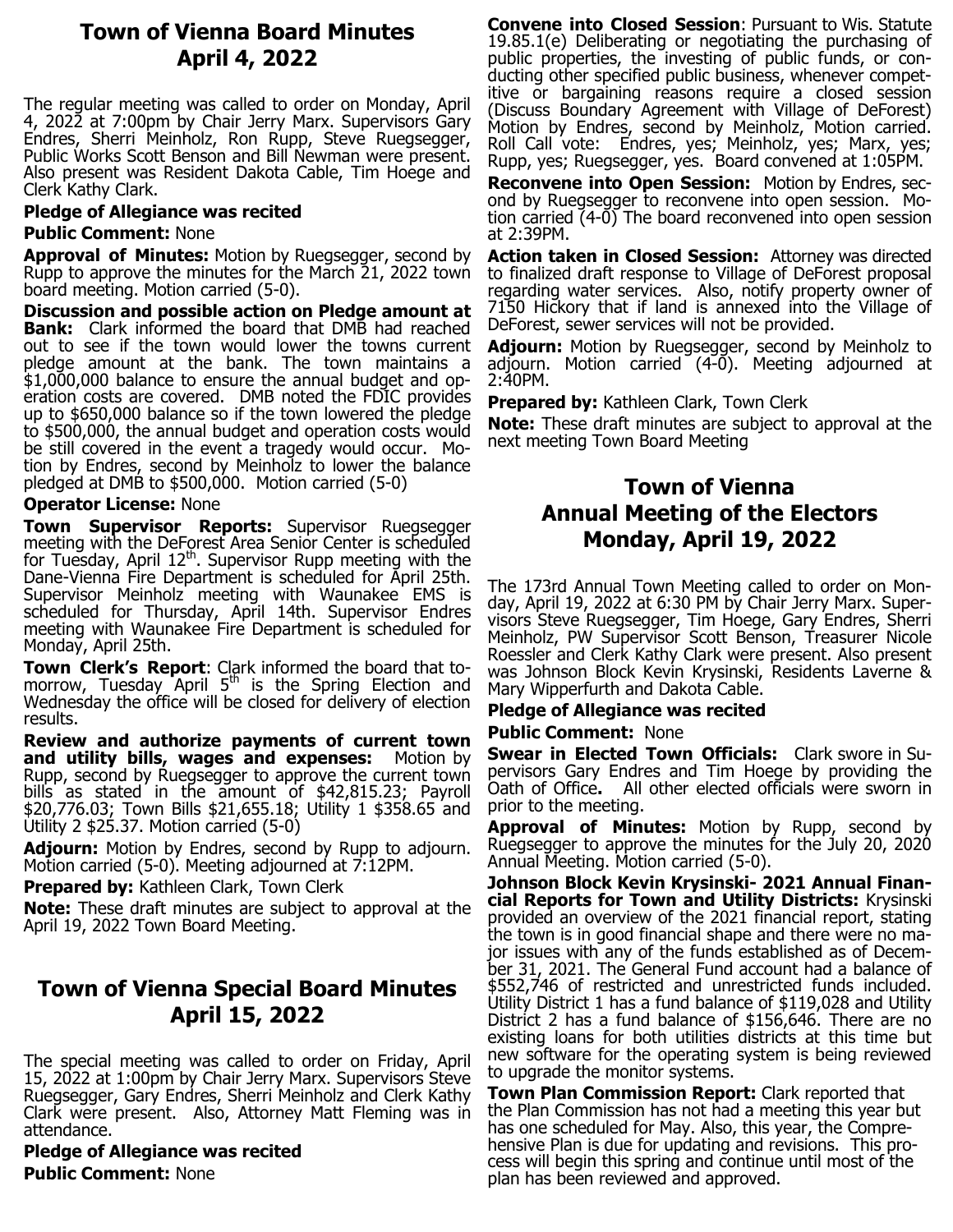**Town Equipment Advisory Committee Report:**  Clark reported there were several meetings to discuss the investment into a new plow truck. There were no purchases made in 2019 or 2020 and a down payment to a new truck was made in 2021. The International truck was completed this year and the old truck was auctioned off for \$76,000, replenishing the equipment fund of future needs.

**Town Chairs Report:** Marx stated that the town has been operating good and thanked the employees for their hard work. Marx noted there has been no updates regarding the Solar Panel project but did confirm it had been downsized from 2,500 acres to 450 acres. Marx also noted that the Town of Vienna and Village of Deforest have been meeting to negotiate a boundary agreement for utility services.

**Town Clerk's Report:** Clark reported that Saturday, April 23rd the town will be hosting the Electronics Recycling Event which is free to the residents. Open Book is scheduled April 29th from 2pm to 4pm. The Board Review is scheduled for May 16th from 5pm to 7pm. The next year's Annual Meeting will be held April 18, 2023.

**Adjourn:** Motion by Ruegsegger, second by Meinholz to adjourn. Motion carried (5-0). Meeting adjourned at 7:00 PM.

**Prepared by:** Kathleen Clark, Town Clerk

**Note:** These draft minutes are subject to approval at the April 18, 2023 Town Board Meeting

## **Town of Vienna Board Minutes April 19, 2022**

The regular meeting was called to order on Monday, April 19, 2022 at 7:00pm by Chair Jerry Marx. Supervisors Steve Ruegsegger, Gary Endres, Sherri Meinholz, Tim Hoege, PW Supervisor Scott Benson and Clerk Kathy Clark were present. Also, Residents Lavern and Mary Wipperfurth, and Dakota Cable were present.

#### **Pledge of Allegiance was recited**

#### **Public Comment:** None

**Approval of Minutes:** Motion by Ruegsegger, second by Meinholz to approve the minutes for the April 4, 2022 town board meeting. Motion carried (5-0).

#### **Operator's License:** None

**Town Supervisor Reports:** Supervisor Ruegsegger meeting with the DeForest Area Senior Center was held Tuesday, April 12th. Monica Smith is Commission Chair of the Senior Center, which is now open to the public. Supervisor Meinholz meeting with Waunakee EMS was held Thursday, April  $14<sup>th</sup>$ . Supervisor Endres meeting with Waunakee Fire Department is scheduled for Monday, April 25th.

**Town Clerk's Report:** Clark informed the board that Snyder and Associates are preparing 2022 Road Bids. Also, the law change for Board of Review now requires one elected official to be certified every year. Steve Ruegsegger is our representative and will continue his role this year. Open book is scheduled for April  $29<sup>th</sup>$  and is being held by phone only. Clark will be out of the office April 25<sup>th</sup> through April 27<sup>th</sup> but Lori Breiwa will work the days in Clark's absence.

**Review and authorize payments of current town and utility bills, wages and expenses**: Motion by Ruegsegger, second by Meinholz to approve the current town bills as stated in the amount of \$14,901.49; Payroll \$7,437.51; Town Bills \$13,957.86; Utility 1 \$803.85 and Utility 2 \$139.78. Motion carried (5-0)

**Adjourn:** Motion by Ruegsegger, second by Endres to adjourn. Motion carried (5-0). Meeting adjourned at 7:15 PM.

**Prepared by:** Kathleen Clark, Town Clerk

**Note:** These draft minutes are subject to approval at the May2, 2022 Town Board Meeting

# **Town of Vienna Parks**

There are two parks in our Township, Wheeler Park and Nature Valley Park. Both are available for residential use at any time. Motor vehicles such as ATV or Snowmobiles are not allowed. Please respect the grounds and report any concerns you have. Also we ask when walking your dog, to please clean up dog waste for the children playing

# Wisconsin Help For Homeowners

Wisconsin Help for Homeowners (WHH) is a new statewide program that can help with overdue bills like mortgage payments, property taxes, utilities, and more. The program is open to individuals and families who live in Wisconsin with overdue housing-related bills, both with and without a mortgage, who meet income and other eligibility requirements, and have experienced a qualified economic hardship since January 21, 2020.

For more information on this program, please call 1-855-2-HOME-WI